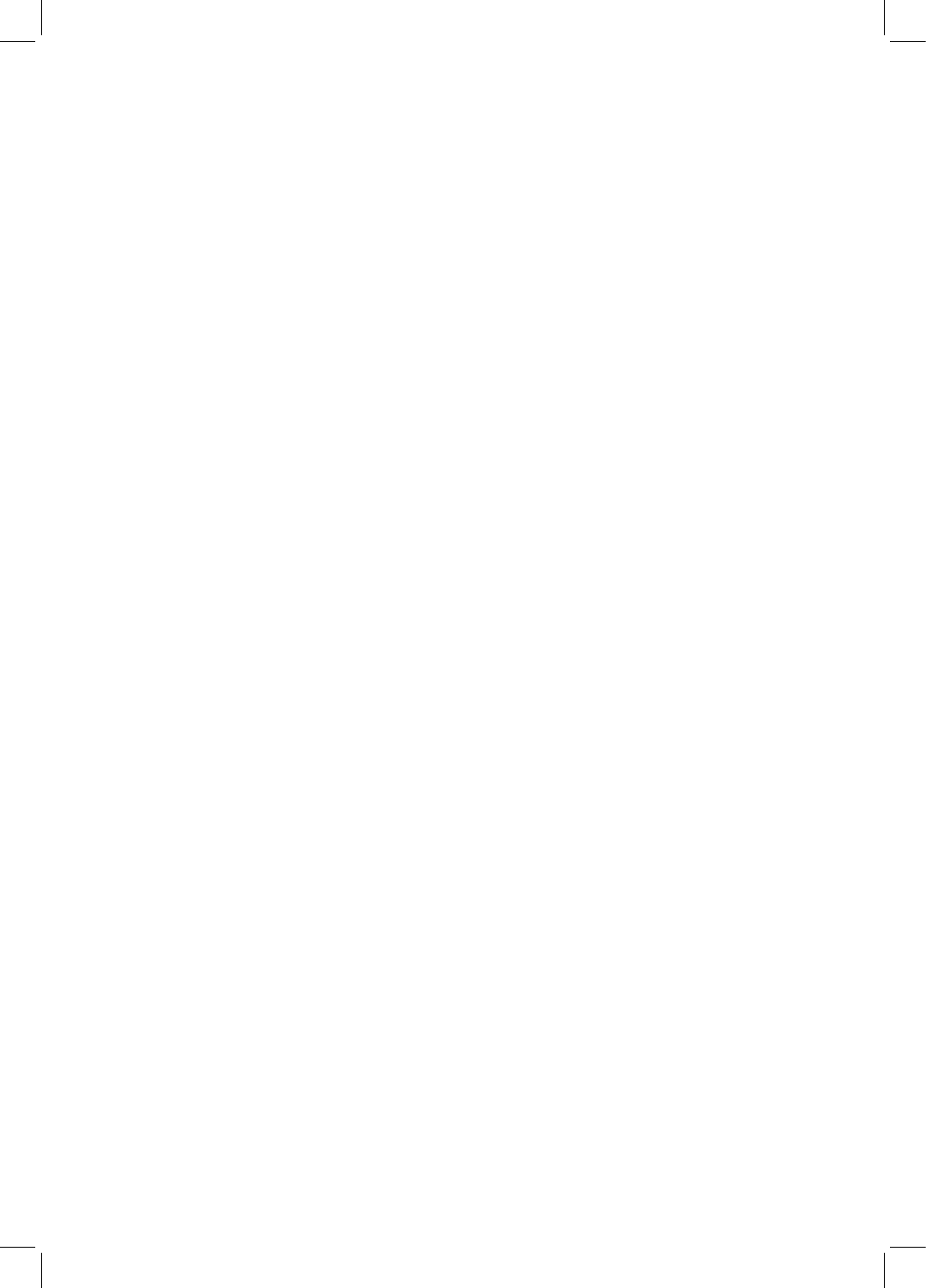## CARAVANS, MOTOR HOMES ET TENTS

(A day in our camping is counted from 12 am to 12 am) An identitycard will be asked during your registration Reception open from 8h30 am to 12H and 2h pm to 7h pm



#### LOW SEASON : 01/04 TO 04/07 AND 27/08 TO 30/09 HIGH SEASON : 04/07 TO 27/08



|                             | 4.5 HECTARES<br>(NUMBER OF PITCHES: 183)                                                                                                                                            | LOW<br><b>SEASON</b>                                                           | <b>HIGH</b><br><b>SEASON</b>                                                   |
|-----------------------------|-------------------------------------------------------------------------------------------------------------------------------------------------------------------------------------|--------------------------------------------------------------------------------|--------------------------------------------------------------------------------|
| 2022                        | « CAMPING » NATURE PACKAGE                                                                                                                                                          |                                                                                |                                                                                |
|                             | $P$ ITCH + 1 VEHICLE + 2 PERSONS                                                                                                                                                    | 17,00€                                                                         | 23,00 €                                                                        |
|                             | <b>PACKAGE «CYCLING / HIKING»</b>                                                                                                                                                   |                                                                                |                                                                                |
|                             | $P$ ITCH + 1 PERSON                                                                                                                                                                 | 12.00€                                                                         | 16.00€                                                                         |
| MARCH                       | <b>PACKAGE «COMFORT»</b>                                                                                                                                                            |                                                                                |                                                                                |
| UNTIL1<br>APPLICABLE<br>ATE | $P$ ITCH + 1 VEHICLE + 2 PERSONS<br>$+$ ELECTRICITY 10 A $+$ Water                                                                                                                  | 22,50€                                                                         | 28,50€                                                                         |
|                             | <b>EXTRAS</b>                                                                                                                                                                       |                                                                                |                                                                                |
|                             | ADULT<br>CHILDREN FROM 2 TO 7<br><b>CHILDREN BELOW 2</b><br><b>EXTRA TENT</b><br><b>EXTRA VEHICLE</b><br><b>PFTS</b><br>$F$ LECTRICITY 10 A $+$ Water<br><b>DOUBLE AXLE CARAVAN</b> | 5.00€<br>4,00€<br><b>Gratuit</b><br>2.50€<br>2,00€<br>2,00€<br>5,50€<br>40,00€ | 5.00€<br>4.00€<br><b>Gratuit</b><br>2.50€<br>2,00€<br>2,00€<br>5,50€<br>40,00€ |
| ∼                           | <b>ADULT VISITOR + 2 HOURS</b><br><b>LOCAL ACCOMODATION TAX</b><br>ECOLOGICAL TAX                                                                                                   | 3,00€<br>$0.55 \in$<br>$0.65 \in$                                              | 3.00€<br>$0.55 \in$<br>$0.65 \in$                                              |

Cancellation guarantee refund without any explanation up to d-2 prior to arrival 3€/day Maximum capacity for a camping pitch is 6 people and 3 tents

## RENTALS

(A day in our camping is counted from 4 pm to 10 am) An identitycard will be asked during your registration

#### LOW SEASON : 01/01 TO 09/07 AND 27/08 TO 31/12 HIGH SEASON : 09/07 TO 27/08

Cancellation guarantee refund without any explanation up to d-2 prior to arrival 5€/day

 N° d'enregistrement de l'établissement : C01-047401-003 Par décision en date du 29 Mai 2018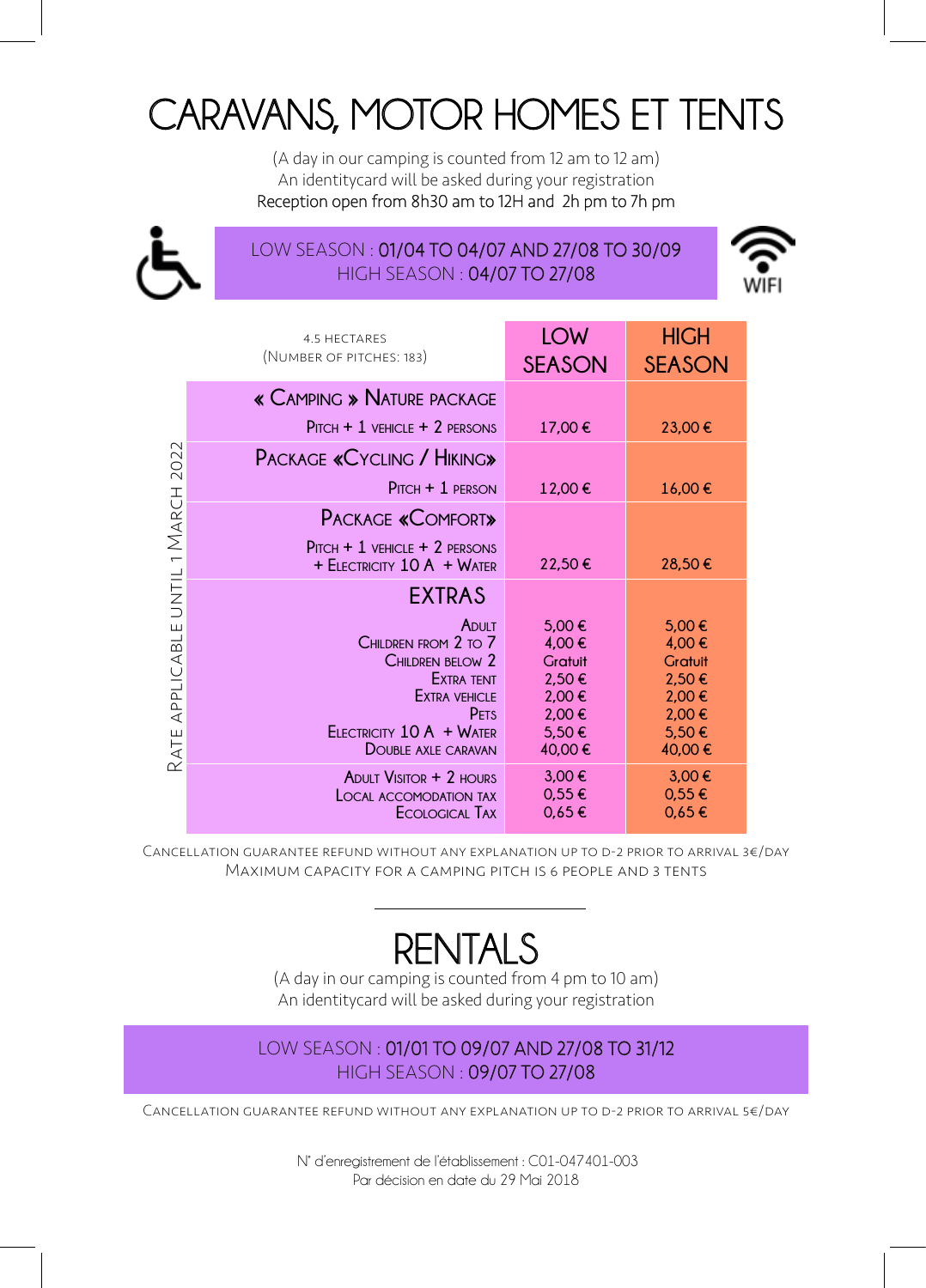## **LODGE 4/6 PERSONNES PMR** (01/01 TO 31/12)

*Construction year : 2015*

Floor area of 34  $m<sup>2</sup>$  and a terrace of 16  $m<sup>2</sup>$ a living room with a kitchen corner, two bedrooms and one bathroom. Can accomodate 4/6 people, first bedroom with a double bed (160 x 190), second bedroom with a bunkbed (70 x 190) and a convertible sofa in the living room. Television included











|            |                 | <b>LOW SEASON</b> | <b>HIGH SEASON</b> |
|------------|-----------------|-------------------|--------------------|
|            | 1 NIGHT (WEEK)  | 59€               |                    |
|            | FRIDAY          | 90€               |                    |
|            | <b>SATURDAY</b> | 184€*             |                    |
| RhôneAlpes | <b>WEEK-END</b> | 184€              |                    |
|            | WEEK            | 395€              | 814E               |

Lodge 4/6 PMR (availibility : 1) for 4/6 people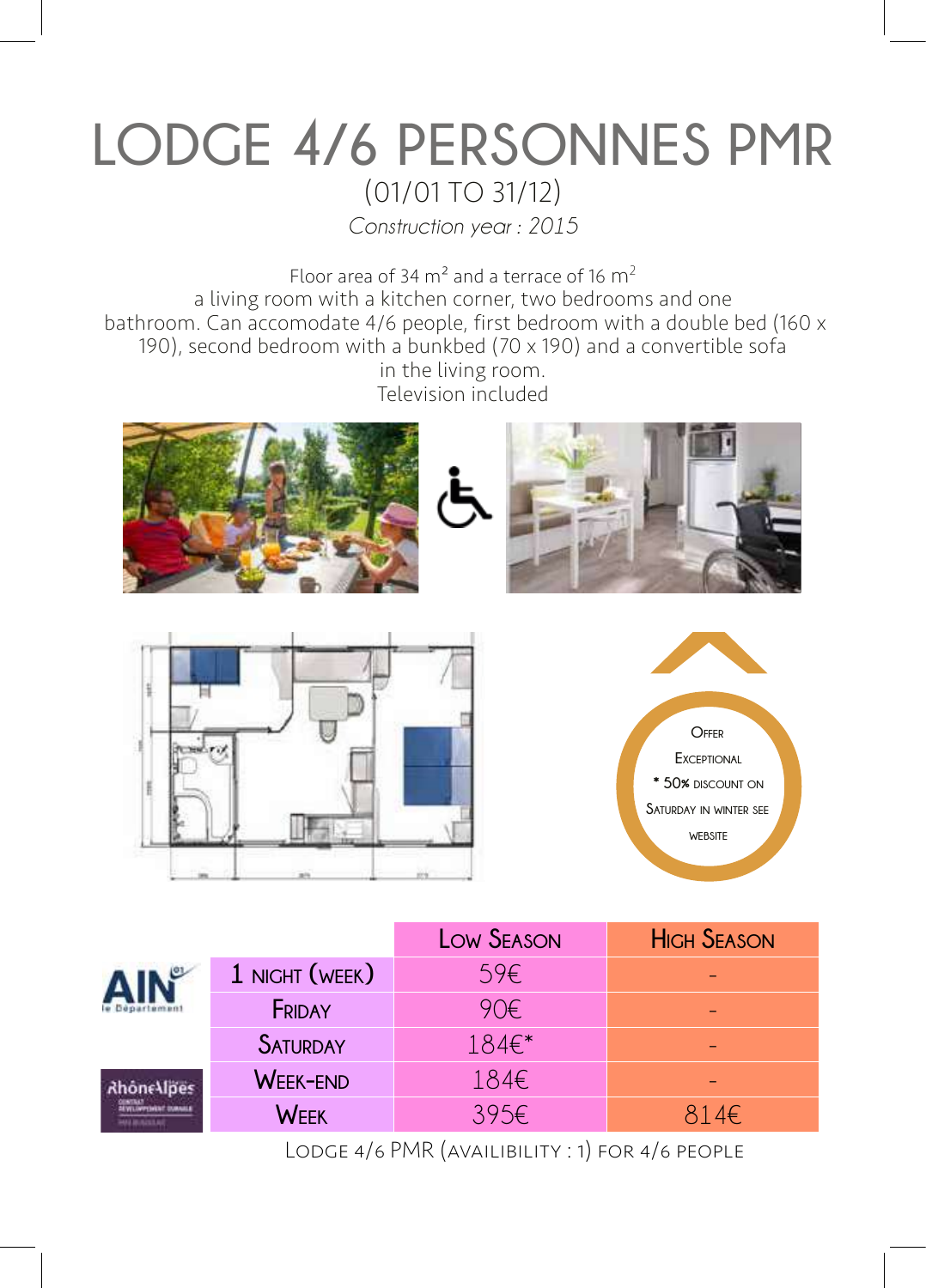## **LODGE 5/7 PERSONNES** (01/01 TO 31/12)

*Construction year : 2018*

Floor area of 40  $m<sup>2</sup>$  and a terrace of 16  $m<sup>2</sup>$ 

a living room with a kitchen corner, two bedrooms and two bathroom. Can accomodate 5/7 people, first bedroom with a double bed (160 x 200), second bedroom with a bunkbed 160 x 190) and a convertible sofa in the living room (130°190). Television included





|                       |                 | <b>LOW SEASON</b> | <b>HIGH SEASON</b> |
|-----------------------|-----------------|-------------------|--------------------|
|                       | 1 NIGHT (WEEK)  | 74€               | $155 \in$          |
|                       | FRIDAY          | $105 \in$         | $195 \in$          |
| $\mathbf{S}^{\prime}$ | <b>SATURDAY</b> | 234€              | $195 \in$          |
|                       | WEEK-END        | 234€              | FROM 350€ TO 390€  |
| 0                     | WFFK            | $435 \in$         | $1.014 \in$        |

Lodge 5/7 (availibility : 6) for 5/7 people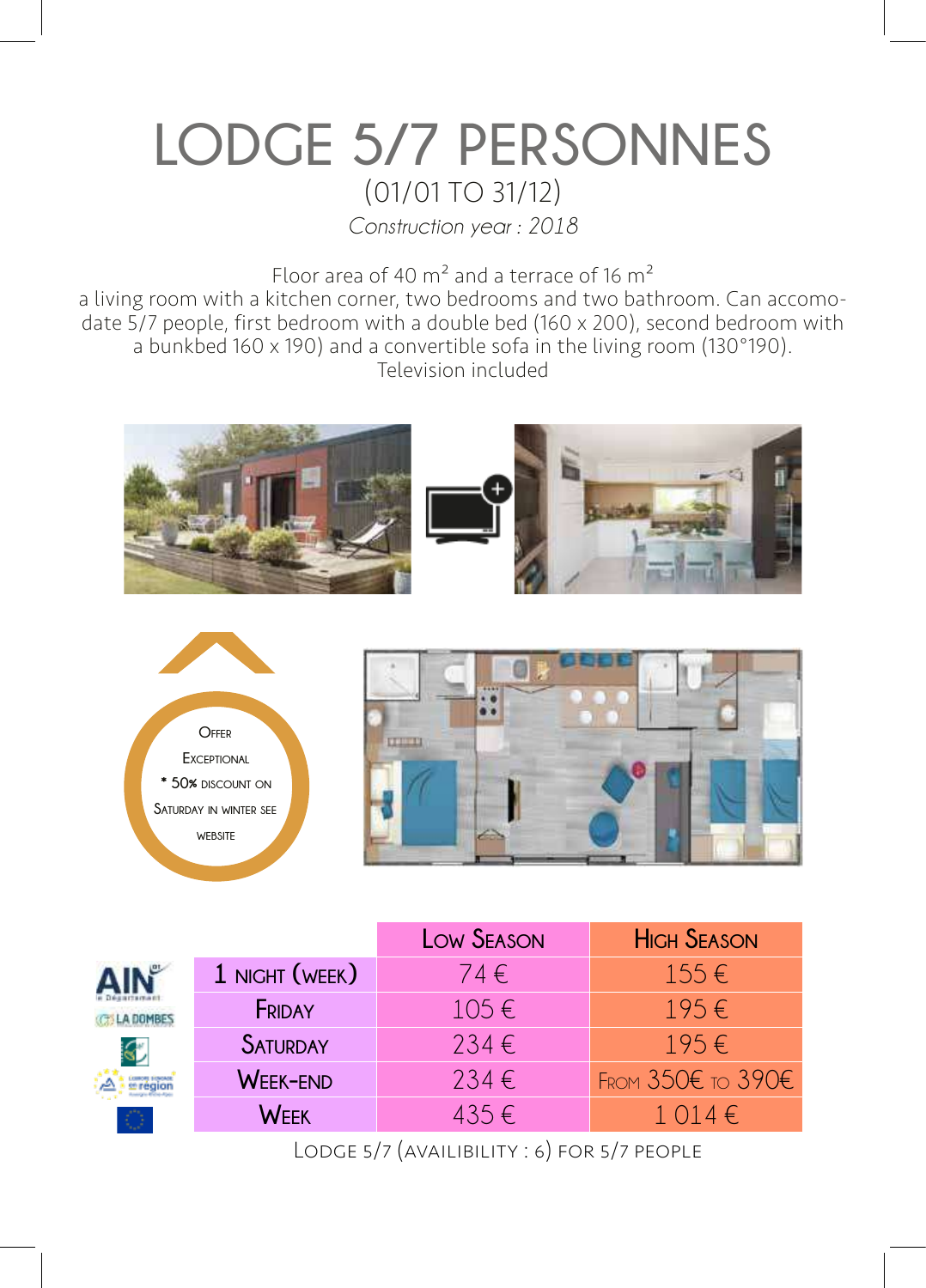## **LODGE 6/8 PERSONNES** (01/01 TO 31/12)

*Construction year : 2015*

Floor area of 38  $m<sup>2</sup>$  and a terrace of 16  $m<sup>2</sup>$ a living room with a kitchen corner, three bedrooms and two bathrooms. Can accomodate 6/8 people, first bedroom with a double bed (160 x 190), second bedroom with two single beds (90 x 190), third bedroom with a bunkbed (90 x 190) and a convertible sofa in the living room. Television included





 $108$ 



|           |                                              | <b>LOW SEASON</b> | <b>HIGH SEASON</b>    |
|-----------|----------------------------------------------|-------------------|-----------------------|
|           | 1 NIGHT (WEEK)                               | 104€              | $175 \in$             |
|           | FRIDAY                                       | 120€              | $215 \in$             |
| en région | <b>SATURDAY</b>                              | 254€              | $215 \in$             |
|           | <b>WEEK-END</b>                              | 254€              | FROM $390E$ TO $430E$ |
|           | <b>WEEK</b>                                  | 505€              | $1\;114 \in$          |
|           | LODGE 6/8 (AVAILIBILITY : 13) FOR 6/8 PEOPLE |                   |                       |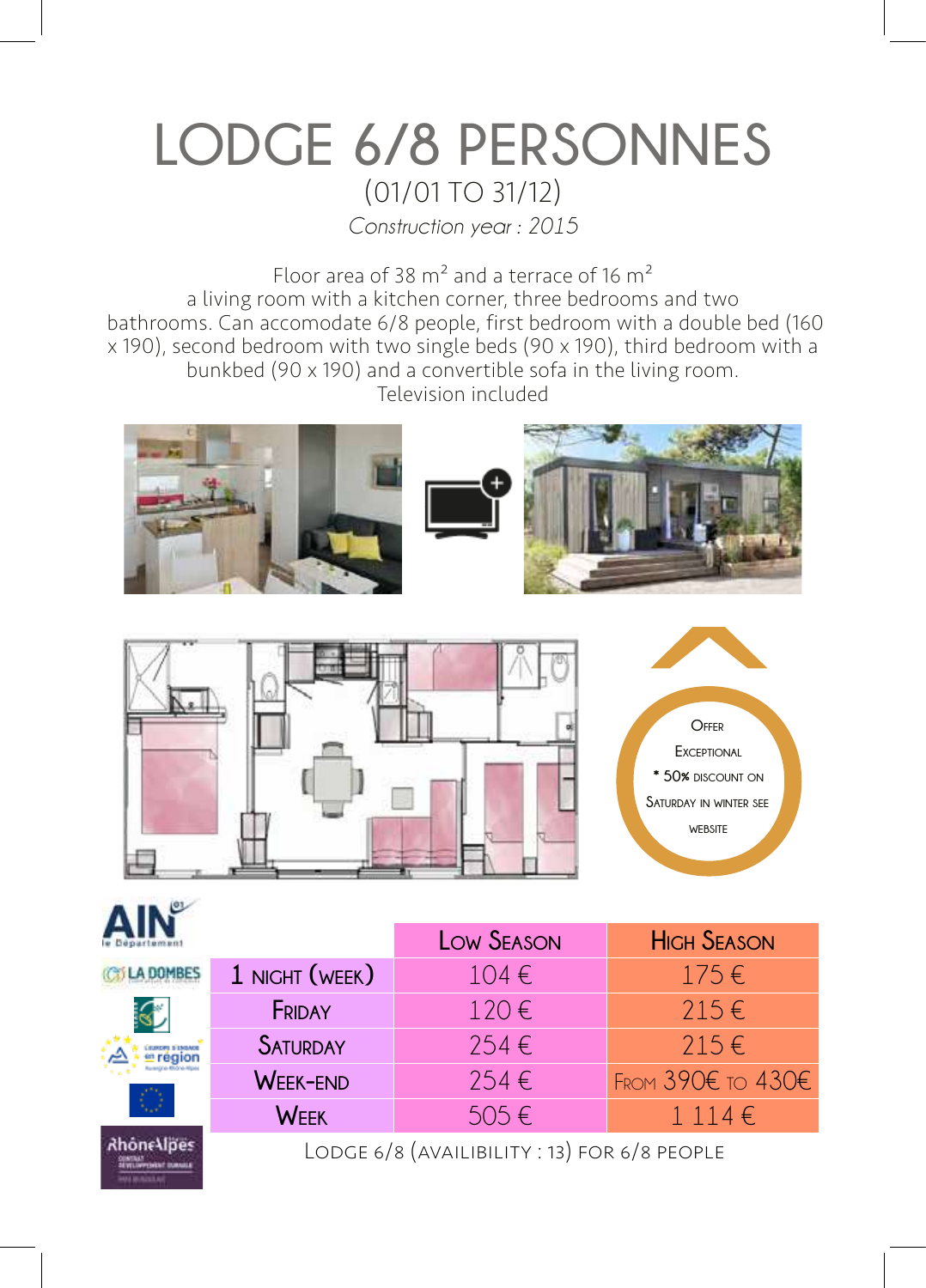## **CHALET PERCHÉ KANOPÉE** (01/01 TO 31/12)

*Construction year : 2014*

Floor area of 35  $m<sup>2</sup>$  and a terrace of 15  $m<sup>2</sup>$ 

Kitchen corner in the living room (fridge, microwave, coffee machine, 3 induction hobs), shower with a seperate toilet. One bedroom with a double bed (140 x 190), a second bedroom with two single beds (90 x 190) and a mezzanine with 5 single beds (90 x 190) and a convertible sofa for 2 people. Television included





|                 | <b>LOW SEASON</b> | <b>HIGH SEASON</b>    |
|-----------------|-------------------|-----------------------|
| 1 NIGHT (WEEK)  | $124 \in$         | $225 \in$             |
| FRIDAY          | 150€              | $255 \in$             |
| <b>SATURDAY</b> | $314 \in$         | $755 \in$             |
| <b>WEEK-END</b> | $314 \in$         | FROM $480E$ TO $510E$ |
| WFFK            | $665 \in$         | 1 274 $\epsilon$      |

Chalet perché (availibility : 10) for 9/11 people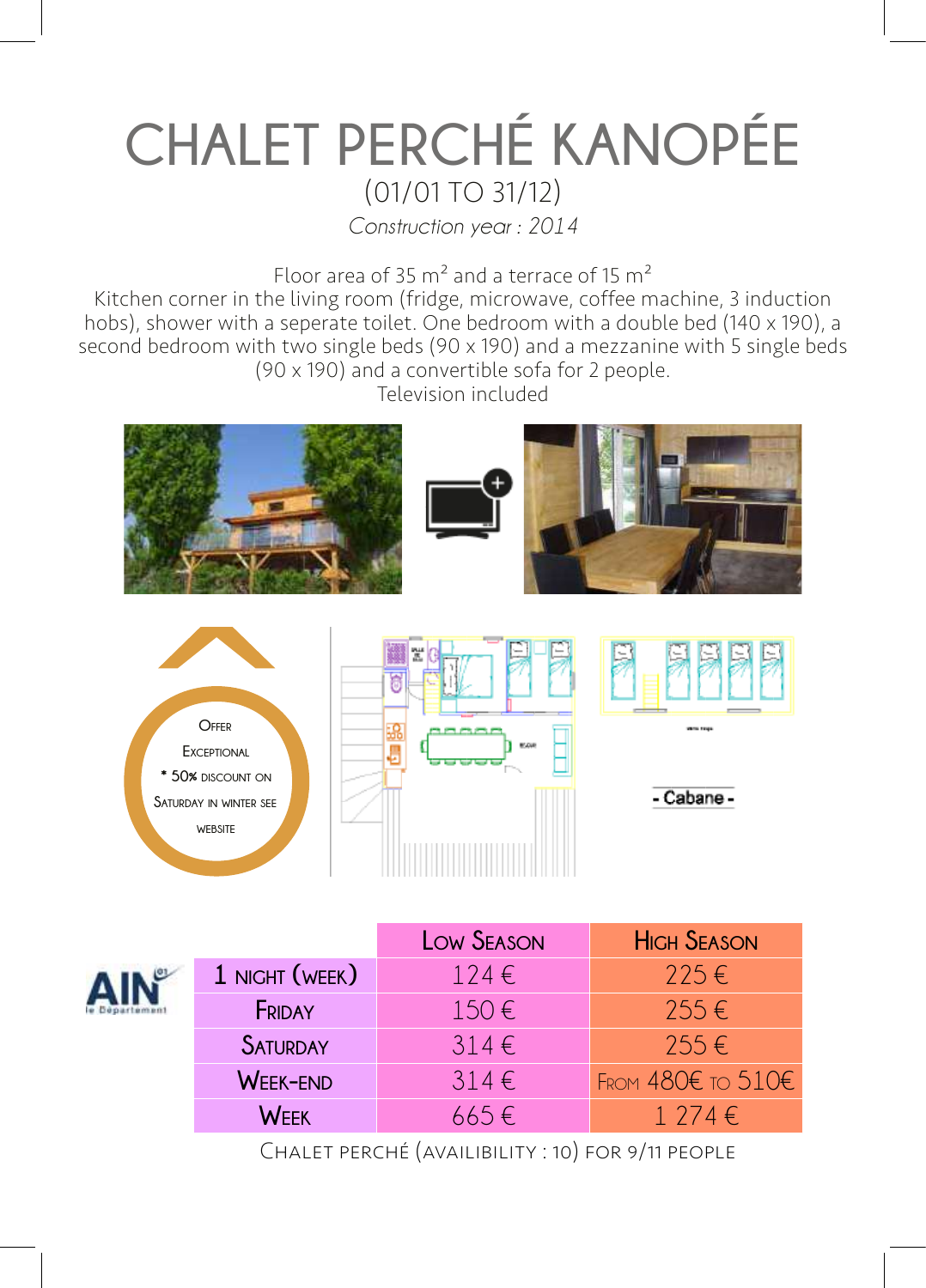### **KITCHEN RENTAL INVENTORY OF THE CAMPSITE**

#### **DISHES**

- Dinner plates
- Soup plates
- Dessert plates
- Bowls
- Mugs
- Glasses
- Lemonade glasses
- Wine glasses
- Coffee spoons
- Soup spoons
- Forks
- Knives
- Wooden spoon
- Econome
- Louche
- Salad servers

#### **LITERY**

- Pillows
- Blankets for 1 person
- Blankets for 2 people
- Cutlery tray
- Salad bowl
- Can opener
- Corkscrew
- Cutting board
- Plate coaster
- Stove(s)
- Saucepan(s)
- Cover
- Does it all.
- Wringer
- Strainer
- Water pitcher
- Serving dish(s)
- Microwave
- Electric coffee machine

#### • Frige

#### **TERRACE AND LIVING ROOM**

- Garden table
- Garden chairs
- Deckchairs
- flat-screen TV

#### **MAINTENANCE**

- Doormat
- Hangers
- Bucket
- Shovel + brush
- Broom
- Spanish broom
- Clothes hanger
- Trash can
- Bassin
- Toilet brush
- **ADDITIONAL SERVICES EXTRAS**
- Sheets, towel : 8 €/person
- Sheets : 4,50 €/person
- Baby package (rent of a baby high chair and a baby bed) :  $3,50 \in$ /day
- Final cleaning : 90,00 €
- Ménage réduit : 49 €
- Access to Inernet (Wifi) :  $2 \notin /1$  h ;  $3.5 \notin /1$  day ;  $15 \notin /$  week
- Washmachine : 5,00 €/coin
- Drymachine : 5,00 €/coin

#### **OPTIONAL ASSURANCE**

- Cancellation guarantee for pitch (up to 2 day prior to the arrival date) : 3,00 € /jour
- Cancellation guarantee for accomodation (up to 2 day prior to the arrival date) : 5,00 € /jour

#### **BOOKING FEES**.

- Camping booking fees : 3,00 €
- Accommodation reservation file fees: 15 $\epsilon$  (free for internet reservations)
- Vacaf application fee: 29€.
- Cash Cheque CB Bank Transfer Vacaf

EURL KANOPEE VILLAGE capital social : 7 500€ RCS : Bourg-En-Bresse B 792 412 983 FR15792412983 Siret : 79241298300019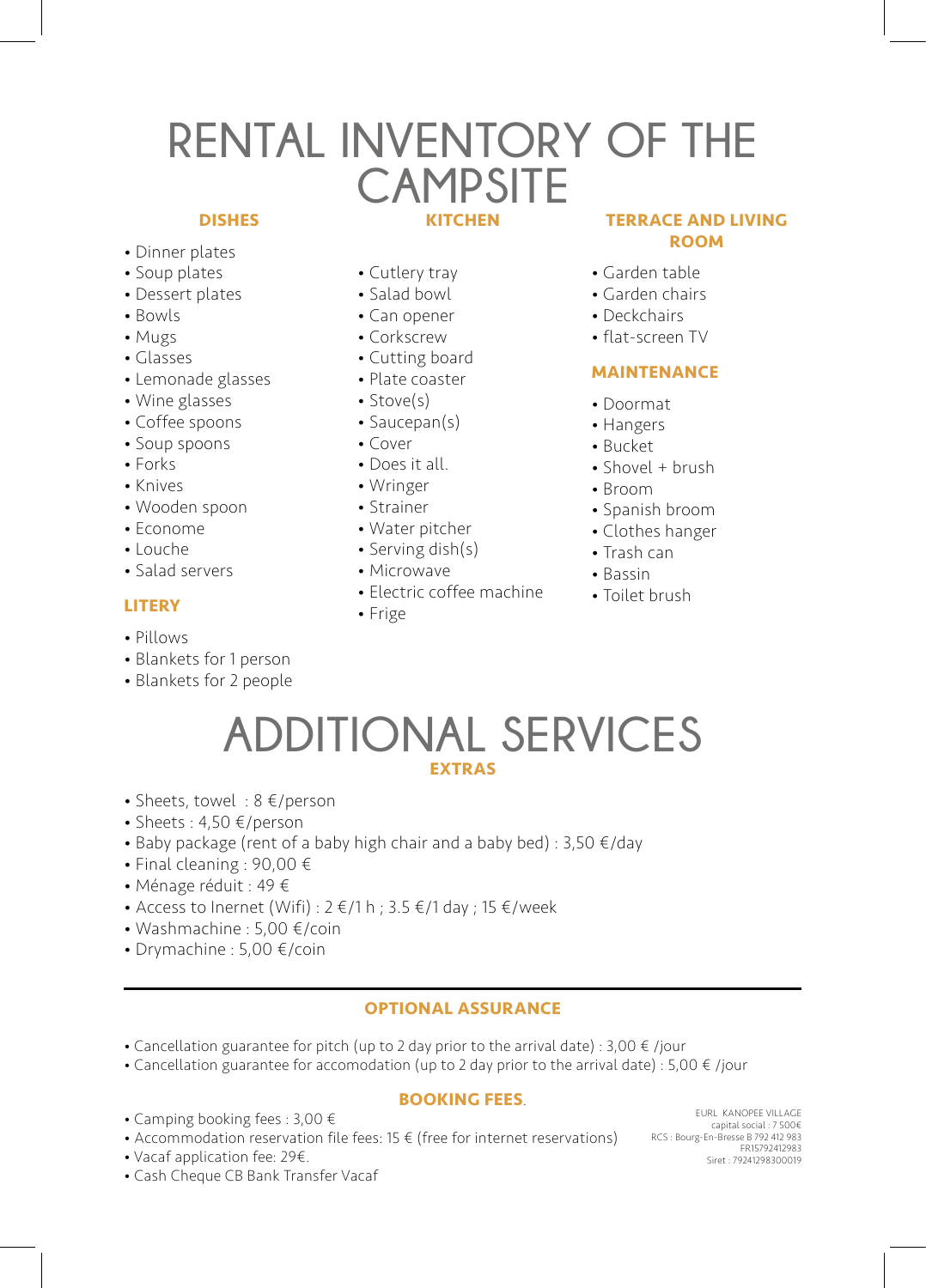## **RESERVATION CONTRACT**

| Name:                  |            |                |
|------------------------|------------|----------------|
| Firstname:             |            |                |
| Adress:                |            |                |
|                        |            |                |
| Postal code:           | City:      |                |
| Country:               |            |                |
| Phone:                 |            |                |
| E-mail:                |            |                |
| <b>FAMILLY MEMBERS</b> |            |                |
| Name:                  | Firstname: | Date of Birth: |
| Name:                  | Firstname: | Date of Birth: |
| Name:                  | Firstname: | Date of Birth: |
| Name:                  | Firstname: | Date of Birth: |
| Name:                  | Firstname: | Date of Birth: |
|                        |            |                |
| Pets:                  | o Yes      | o No           |

#### 0 Mobil-home Lodge 4/6 PMR 0 Mobil-home Lodge 5/7 0 Mobil-home Lodge 6/8 0 Chalet Perché Kanopée 9/11

Kind :

#### **CHALETS / MOBIL HOMES CARAVANS / MOTOR HOMES / TENTS**

0 Tent 0 Caravan 0Motor homes 0 Electricity 0 Extra vehicle

#### **CANCELATION ASSURANCE**

Accomodation cancellation assurance:  $5 \notin /day$  (details in sales of term) Camping cancellation assurance:  $3 \notin /day$  (details in sales of term)

#### **ARRIVAL AND DEPARTURE**

Arrival date : ...../...../..... Departure date : ...../...../....

Number of nights :

Terms of sale have been readed and accepted Sign :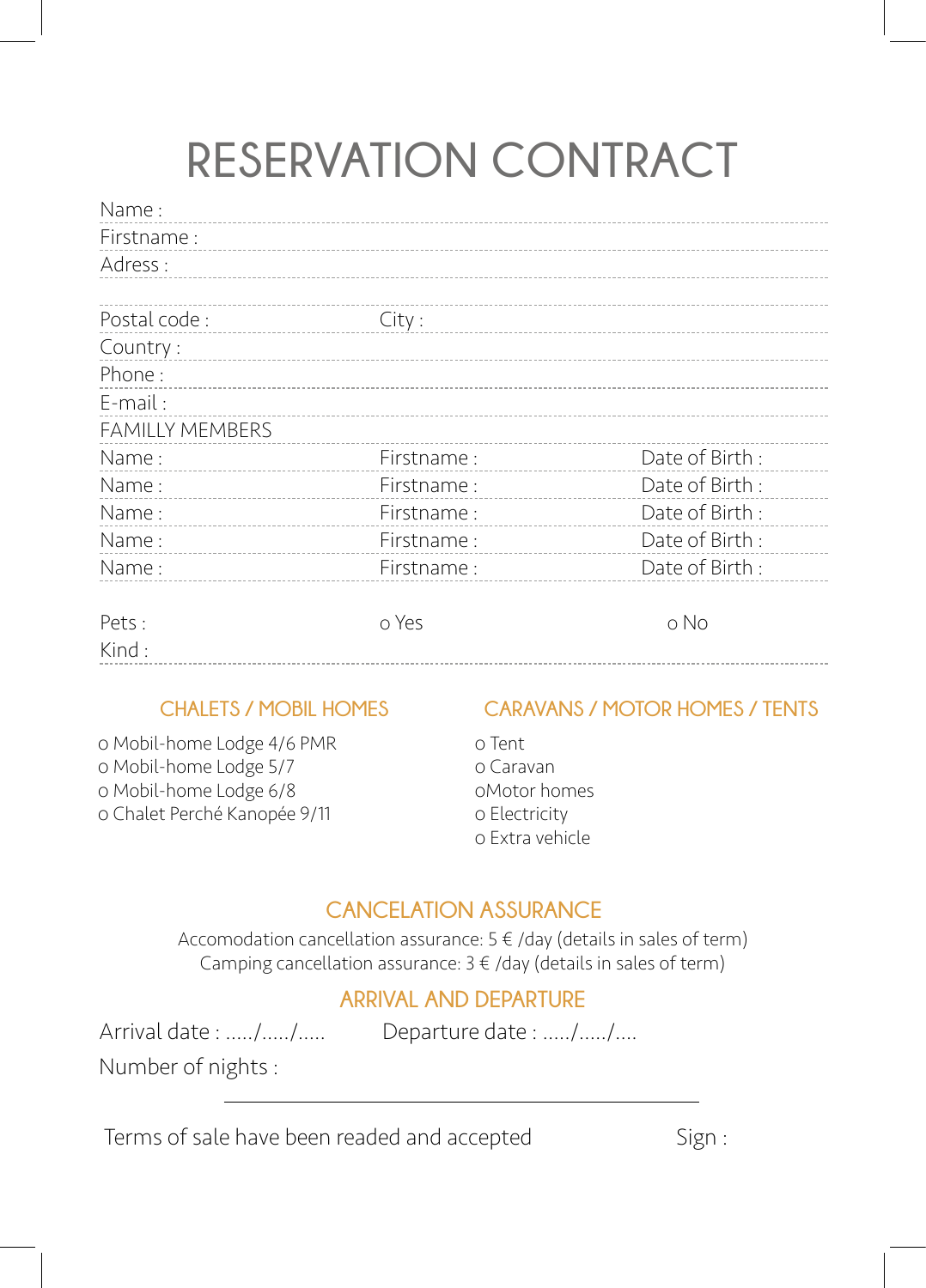## **SERVICES OF THE CAMPSITE**

- Bread depot
- Small grocery store
- Rental of equipment
- Loan of equipment
- Self-service washing machine and dryer.
- Access to wifi (free at the reception, paying on site)
- Les Cascades water leisure centre

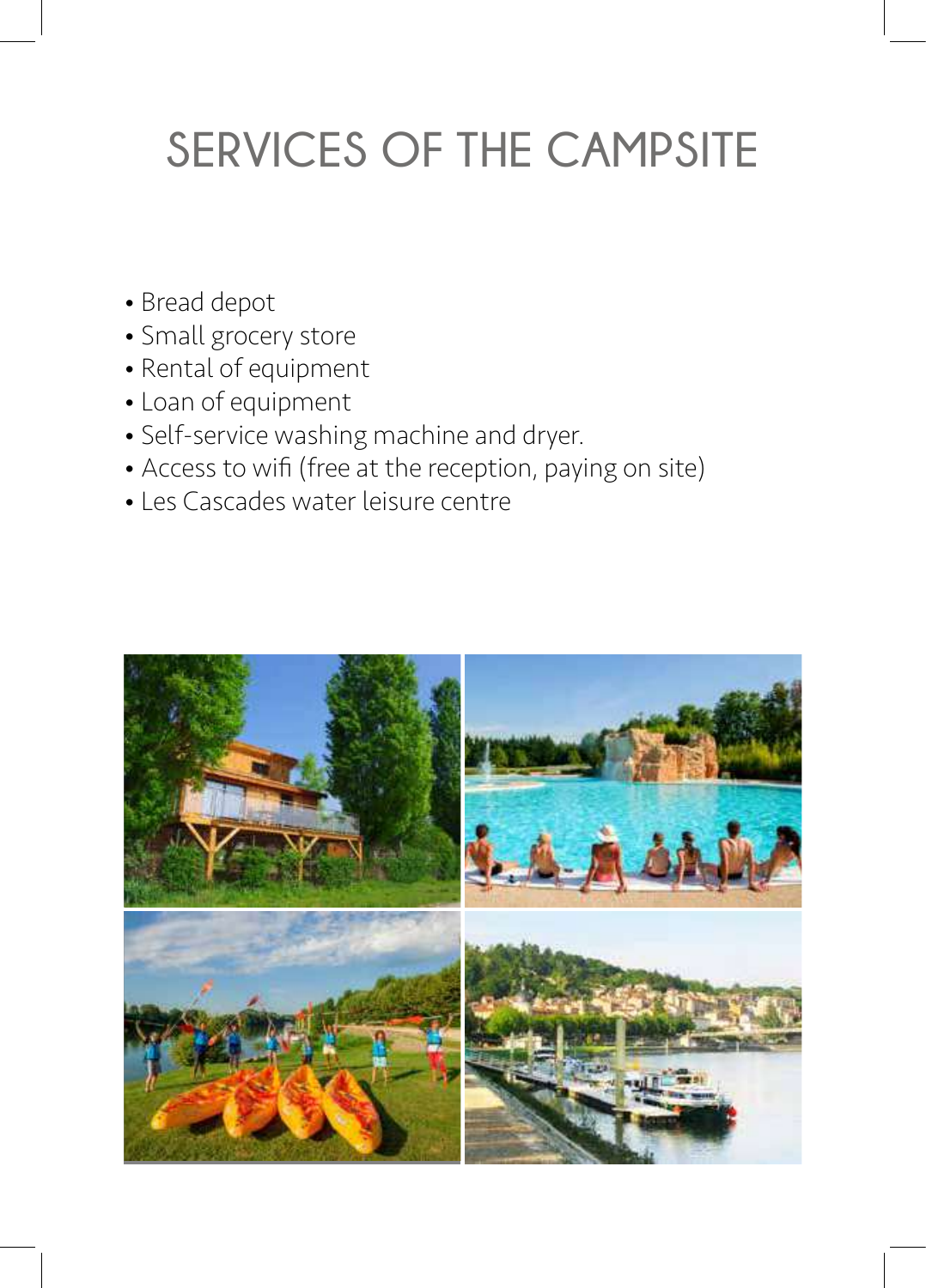## **GENERAL CONDITIONS OF SALE OF THE CAMPSITE « KANOPÉE VILLAGE »**

The present terms and conditions cover all holiday rentals at Kanopée Village. They are considered as an integral part of any contract made out between the campsite and the customer. A campsite pitch rental or a holiday rental implies the total acceptation of the terms and conditions by the contracting parties. The present contract is not subject to the conditions as specified in a tenancy agreement, but to those of the decree 93-39 of 11/01/1993 from the judgment of 11/01/1993 presiding over the camping/caravanning industry.

#### **• Booking procedure:**

Bookings are treated from 1st January in a chronological order according to the recep- tion by our service. Please be aware that a booking is strongly advised, particularly for the months of July, August and September. You can book directly online (https://www.ka- nopee-village.com) or make an option by post or by email. In return you will receive 2 booking forms. You then have 10 days to confirm this option by returning one booking form completed and signed together with an advanced payment of of 30% of the total amount of the booking (deadline to be respected according to the post office stamp date). Your booking is only confirmed on receipt of the these documents by our service. We will then send you a confirmation by return. The rental of a camping pitch or of a chalet, mobile-home accommodation indicates full acceptance of the sales terms by the contracting parties.

#### **• Camping pitch hire :**

We will provide you with an empty camping pitch, for up to 6 people, on which to install your tent, caravan or camping car between 1st April until 30th September.

Camping pitch fee: Rates are calculated per overnight stay. The price is in Euros, VAT in- cluded, not including tourist tax (0.55€/adult/day). Places are available from 12:00 on the day of arrival and must be vacated before 12:00 on the day of departure. Any overrun of the departure deadline will result in invoicing for an additional day. The fixed fee includes: a structure and a vehicle. This fixed fee gives free access to the sanitary arrangements, reception area, swimming pool (between the dates it is open), and the game areas and entertainment activities (in July and August). Some prices may include 1 or 2 people (see if specified on the price list).

Supplements: Additional people (adults or children) or additional items occupying the camping place (second vehicle, animal , etc.) will be the subject of a daily supplement. Please note : the places are given without any difference, according to the booking rank. The Management reserves the right to modify the place number when the camper arrives.

#### **• Accommodation rental :**

Rental season definitions: Please refer to the price lists. Rental periods and duration: Rentals are available by the

week or by the night. The price indicated is in Euros, VAT included, not including tourist tax (0.55€/adult/day), éco partici- pation ( 0.65€/adult-day)

The rental fee includes: accommodation rental, ancillary costs (water, gas, electricity, up to a limit of 200 kW per week), access to the reception area, swimming pool (between the dates it is open), and the games areas and entertainment activities (in July and August).

Rentals are available from 4 pm on the day of arrival and must be vacated before 10 am on the day of departure. Any overrun of the departure deadline will result in invoicing for an additional day.

Transfer, sublet: All accommodation rental is nominative and in no event whatsoever can be ceded or sub-let.

Guarantee deposit : On arrival, tenants must leave a guarantee deposit of 300€. To pay it, a credit card, bank check or cash is required. This will be returned to them on the day of departure after a premises check and an outgoing inventory is found to be correct. Should this not be the case, the following sums will be deducted from the guarantee deposit:

The value of any missing items

A fixed sum of 90€ for premises considered not to have been properly cleaned. The amount of any repairs for damage for which the occupier is responsible.

The amount of the repairs higher than the deposit will be billed to the occupier after de- duction of the deposit.

#### **• Payment :**

Reservations only become effective after confirmation by our reservation services and pay- ment by the tenant of an advanced payment. Booking fees are 3€ for a camping pitch and 15€ for a rental.

Camping pitches : the balance for the period of occupation should be paid 21 days before the day of arrival.

Rentals : The balance of the rental sum should be paid 21 days before the day of arrival, otherwise it will be debited automatically.

Modification of booking :

Late arrival / early departure cannot be refunded. In the absence of information from you before 7.30pm the evening of your planned arrival, we reserve the right to cancel your booking without refund.

#### **• Special offers - Last minute deals :**

When it occurs, some customers may pay a different price for the same stay. The difference between the price actually paid and the special offer price will not be paid back to the customers who paid the higher amount, in any way. Special